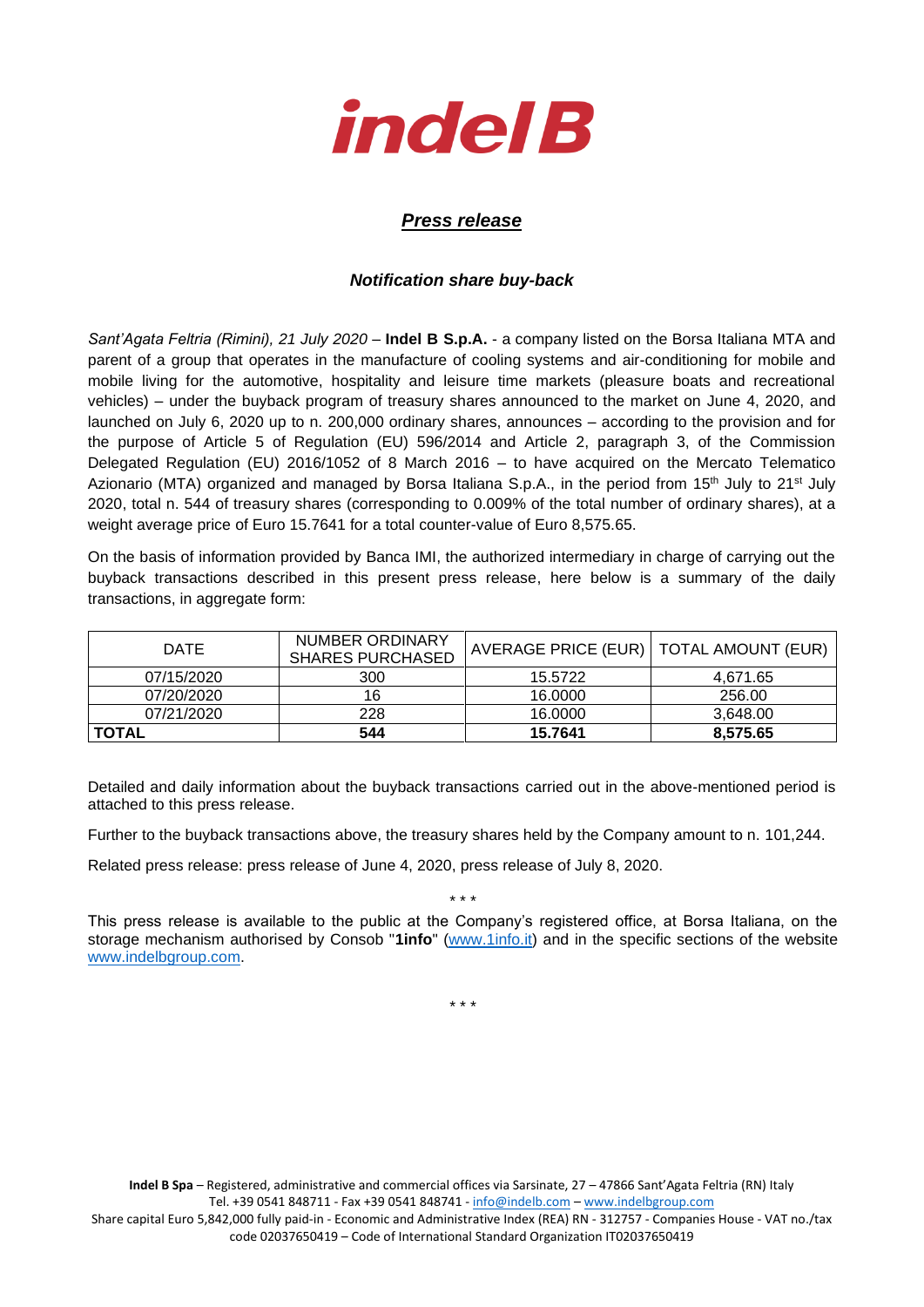*Indel B S.p.A. is a company listed on the MTA segment of the Italian stock exchange and is controlled by AMP.FIN S.r.l., in turn held entirely by the Berloni family. Indel B S.p.A. heads an important Group that operates worldwide and* has been active for the last 50 years in the mobile cooling sector applicable to the Automotive, Leisure time and Hospitality cooling segments. The Group also operates in mobile climate control, with specific reference to the *Automotive market, represented by commercial vehicles, minibuses, ambulances, agricultural and earth-moving machinery, and in the Cooling Appliances sector, which mainly comprises cellars for storing wine and small refrigerators for storing milk. The company has a market cap of approximately Euro 94 million.*

## **Contact details**

| <b>INDEL B</b>              | <b>POLYTEMS HIR</b>            | FAST-COM                       |
|-----------------------------|--------------------------------|--------------------------------|
| Controller & IR             | IR and Financial Disclosures   | <b>Media Relations</b>         |
| Consuelo Vagnini            | Bianca Fersini Mastelloni      | Paolo Santagostino             |
| +39 0541 848 855            | +39 06.69923324; +39 336742488 | +39 349 3856585                |
| consuelo.vagnini@indelb.com | b.fersini@polytemshir.it       | paolo.santagostino@fast-com.it |
|                             |                                |                                |